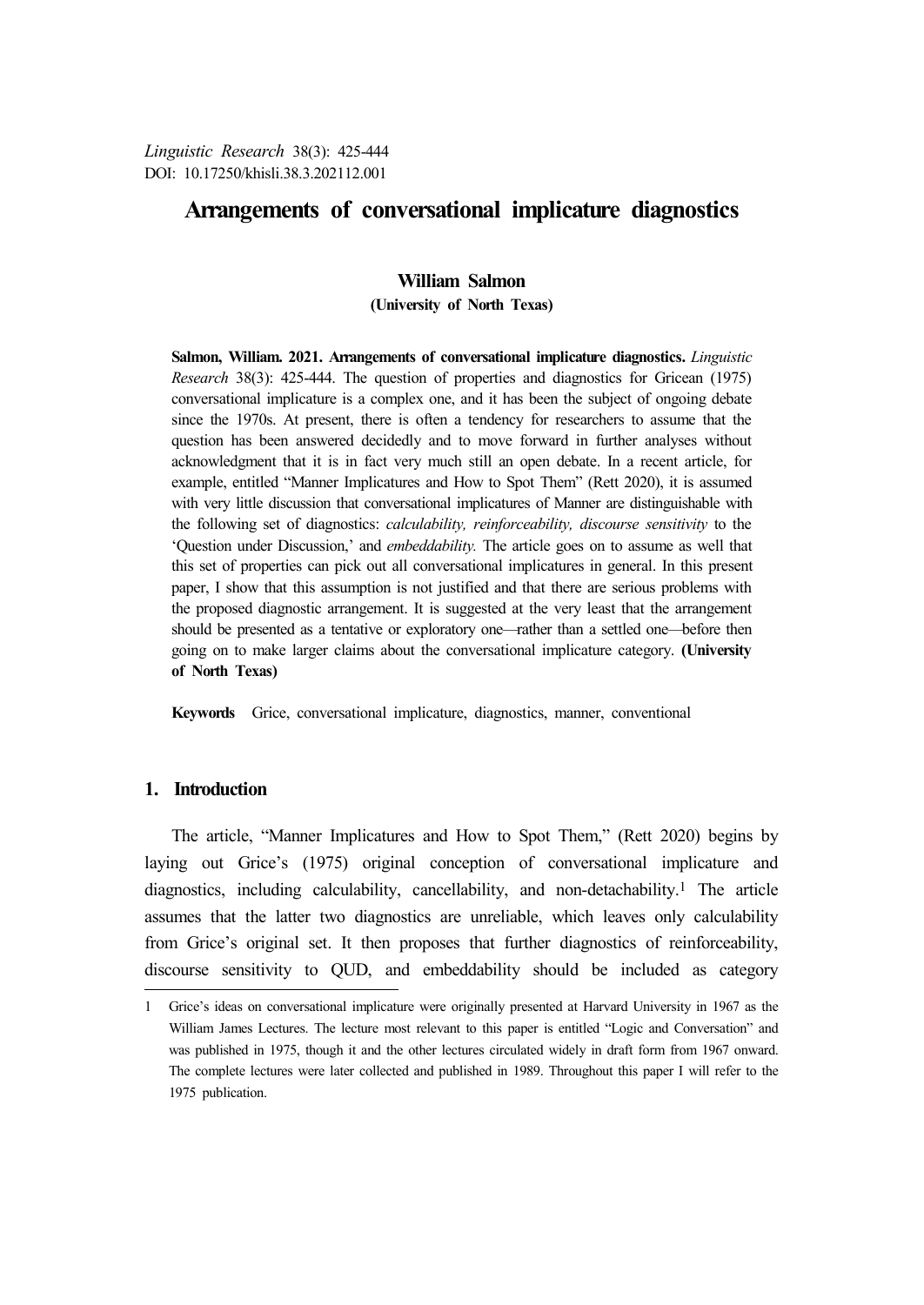#### diagnostics.

In the sections that follow below, I will raise questions for Rett's presentation of Grice's original diagnostics as well as for her presentation of the non-Gricean diagnostics of reinforceability, discourse sensitivity, and embeddability.2 The outcome here is that the arrangement of properties and diagnostics as presented does not hold and so should not be assumed to distinguish (Manner) conversational implicatures from other types of meaning. There are likely consequences from this outcome for the larger analysis made in Rett (2020), though that is not explored in this short paper.

Let us begin in the next section with Rett's presentation of Grice's diagnostics, beginning with calculability, followed by cancellability, non-detachability, and so forth, proceeding in order with the basic organization of Rett's paper.

### **2. Conversational implicature diagnostics**

#### **2.1 Calculability**

Calculability is one of the original properties outlined in Grice's introduction of conversational implicature in (1975), and it distinguishes the implicature content in question from compositional, semantic content. As Rett writes, "[the conversational implicature] arises in context as the result of the speaker's reasoning about the utterance and the context of utterance" (46). She provides the following example [Rett's (3)], the point of which is that the content of B's implicature cannot be derived from the semantics of B's assertion; rather it must be worked out, or calculated, based on context, beliefs about intentions, and assumptions about Grice's Cooperative Principle and attendant Maxims.

- (1) A: What did you think of the presentation?
	- B: The handout was well-formatted.
		- *B's implicature*: I did not like the presentation.

<sup>2</sup> It should be noted that there is a large body of literature on the topic of diagnostics in general since the 1970s. For purposes of brevity, I will not attempt to synthesize all of it here. See Horn (2004), Huang (2014) and Potts (2015) for accessible discussion of conversational implicature properties and extensive references on the subject.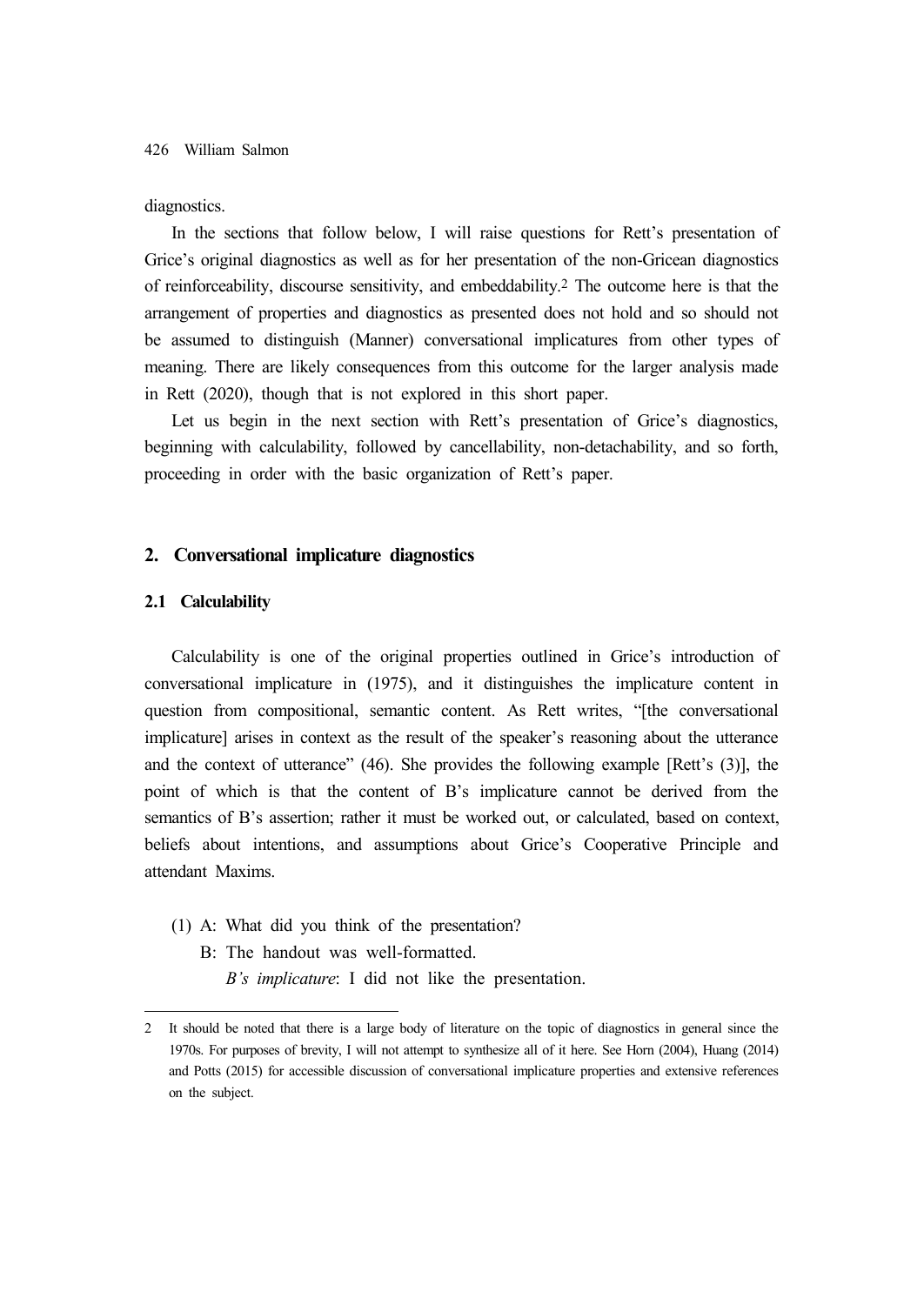Rett argues—alongside Grice and nearly every conversational implicature theorist since Grice—that calculability is a primary diagnostic of the category.

### **2.2 Cancellability**

According to Rett (47), "An implicature of a word or phrase is cancellable iff it can arise from an utterance in a particular context, but it need not." Grice's original formulation of this concept can be found in Grice (1975: 44). In (2) we see a standard type of example [Rett's (4)] to illustrate the process with a scalar implicature.

(2) Ann ate some of the pizza … in fact, she ate all of it.

The idea in (2) is that use of the scalar term *some X* can convey the conversational implicature of *not all X*. This implicature can then be cancelled by the overt inclusion of material that contradicts it: i.e., the appended clause *she ate all of it* contradicts, or cancels, the implicature that *she ate not all of the pizza*. Here is an attested example from author J. D. Salinger, writing in 1955, in which Salinger cancels the implicature that *not all* of his friends are children:

I'm aware that a number of my friends will be saddened, or shocked, or shocked-saddened, over some of the chapters of *The Catcher in the Rye*. Some of my best friends are children. In fact, all of my best friends are children.

The general idea of cancellation has been with us since Grice's original conception of conversation implicature. Rett argues that it does not hold, however, and provides two examples which purport to show that some Quantity implicatures are not cancellable. In (3a) [Rett's (7a)], Rett argues that the Quantity implicature conveyed by use of *a woman* is not cancellable. In (3b), [Rett's (7b)], Rett similarly argues that the Quantity implicature conveyed by use of the tautology is not cancellable. Intuitions on both judgements in (3) are from Rett's article.

(3) a. John met a woman at the bar last night … #in fact, he met his wife. b. War is war … #in fact, there is nothing unusual or stereotypical about war.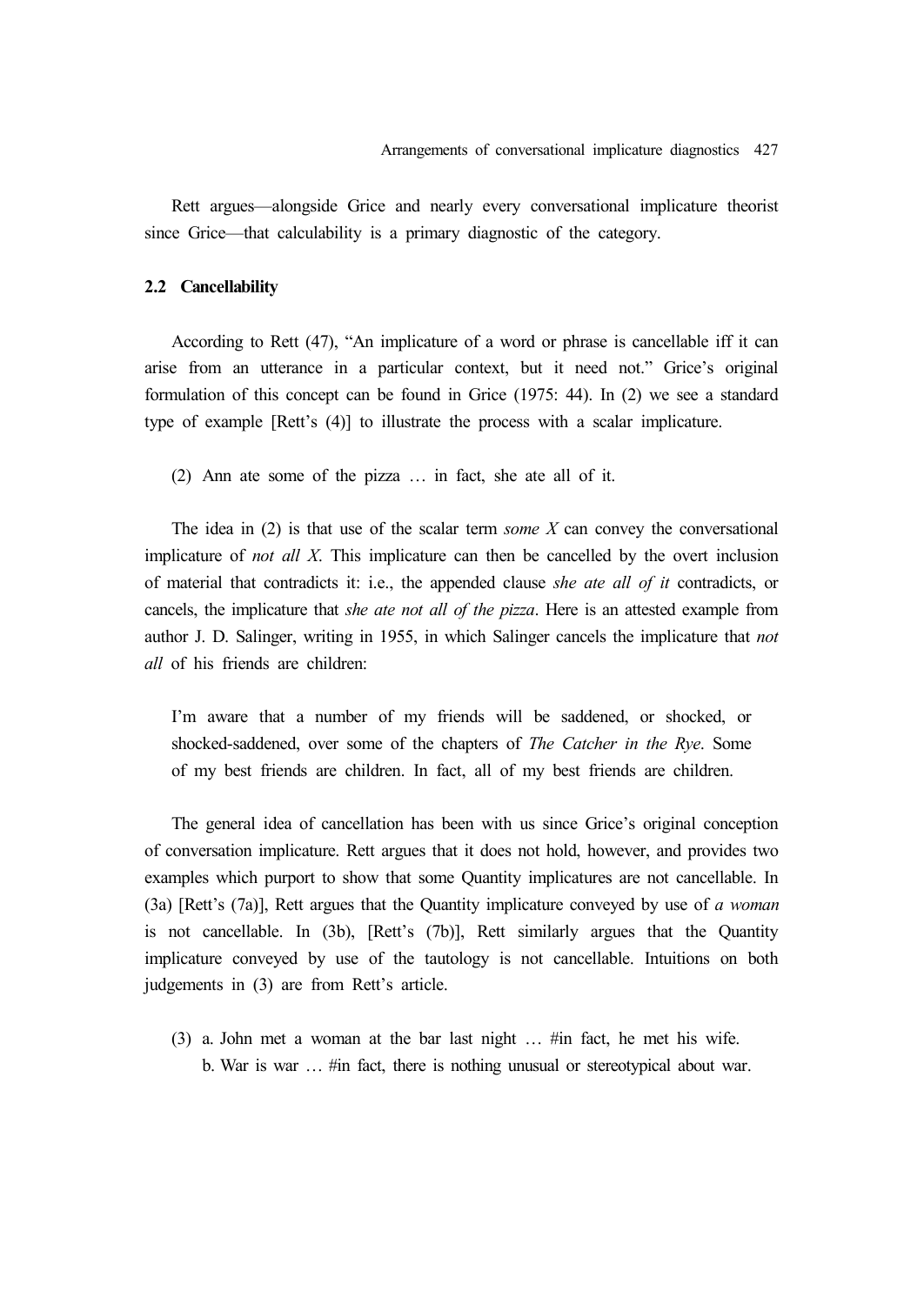It should be noted that both of these examples—sans the *in fact* cancellation clauses —are presented in Grice (1975) as instances in which Quantity implicatures are conveyed. Rett agrees with Grice that Quantity implicatures are conveyed but claims that they cannot be cancelled. Let us take a closer look at this claim.

For (3a), I completely disagree with Rett's intuition that the implicature is non-cancellable. Example (3a) is perfectly acceptable to me, and it can be made even more unobjectionable in something like  $(4)$ .<sup>3</sup>

(4) Oh yes, of course John met a woman at the bar last night. It was his wife, you know.

I do not believe, then, that (3a) accomplishes what Rett intends it to.

Turning to the tautology in (3b) now. Grice (1975) and Rett (2020: 49) assume that utterance of *War is war* is "uninformative in every context." As such, a speaker's intended, conversational implicature meaning must be inferred from use of the tautology. Herein lies the problem, as Rett shows above in (3b), cancellation of the conversational implicature can appear troublesome.4 This drives Rett to conclude that cancellation must not be a universal property of conversational implicature after all. There is a quick fix to this concern, though. Wierzbicka (1987) argues that the "conversational implicature" meaning usually associated with tautologies of this kind is not actually conversational implicature; rather, she argues compellingly that *War is war* and many other tautologies of this and related forms are actually partially filled idioms.5 That is, some aspects of

(i) I'm meeting a man for dinner tonight. It's my husband.

<sup>3</sup> Cf. Blome-Tillman's (2013: 178) example (12'), of which he writes, "[Generalized conversational implicatures] have all of the indicators of conversational implicatures: they are cancellable, non-detachable, and calculable. To illustrate this consider the following cancellations of the conversational implicatures in [i]":

Blome-Tillman continues in discussion of (i) "While utterances of [i] may seem somewhat odd or conversationally misleading, they crucially do not express contradictions and do not give rise to the type of conceptual tension exemplified by cancellation attempts of conventional implicatures."

<sup>4</sup> Though, see Ward and Hirschberg (1991) for a pragmatic defense of Grice's take on tautologies. See Davis (1998:42) for criticism of Ward and Hirschberg's pragmatic account.

<sup>5</sup> See also Gibbs and McCarrell (1990) and Davis (1998) on the idiomatic natures of tautology constructions such as *War is war*. Interestingly, Davis and Wierzbicka take the conventionality of tautologies as an example of a failure of Gricean implicature theory. I take it, on the other hand, to be simply a "construction"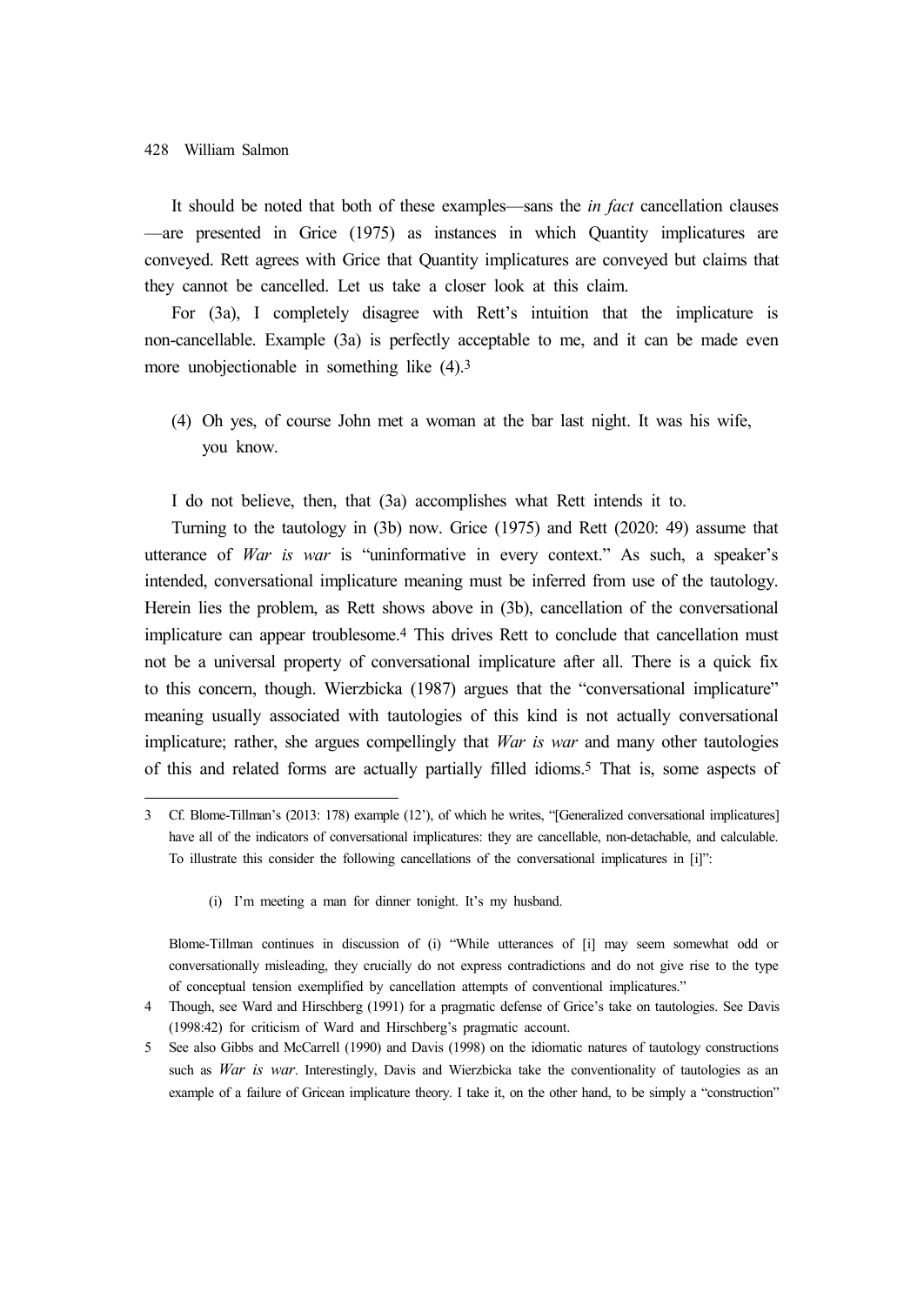their form are frozen, while some are variable, and their sentential semantics include content not derivable from a traditional Fregean compositional process alone or pragmatic inferences. The idiom in this particular case is schematic, as seen in (5), which is Croft and Cruse's (2004) example (51). Note the restrictions on the kinds of noun that are able to fill the variable slots in (5a) versus (5b).

(5) Nabstract is Nabstract a. War is war. b. \*Kid is kid.

Croft and Cruse write that the construction in (5a) includes a general meaning of a "sober attitude toward complex activities." They go on to write that this semantic content "cannot be inferred either from general rules of semantic interpretation in English or general rules of the pragmatics of communication" (245). Essentially, what has been considered a "conversational implicature" meaning with respect to these forms since Grice (1975) is argued not to be a conversational implicature at all, but it is instead a lexical meaning associated with a constructional sub-type, which we would not expect to be cancellable in any case. As such, this kind of example would not seem to support Rett's argument against cancellation; nor, if it is truly constructional, for that matter, does it support Grice's (1975: 52) own illustration of flouting the first maxim of Quantity.

# **2.3 Non-detachability**

Rett moves next to Grice's detachability test for conversational and conventional

with abstract associated meaning, similar, perhaps, to the "formal idioms" discussed in the Construction Grammar of Fillmore, Kay, and O'Connor (1988) and work in that tradition, and not damaging at all to the Gricean program. It was, perhaps, not a good example for Grice to use as he did, but it is straightforward to find other examples to fit Grice's illustrative needs for the claim in question—i.e. flouting the first maxim of Quantity—and Grice provides others himself. See Grice (1975: 52).

For Fillmore, Kay, and O'Connor, this kind of construction would likely be called a "formal idiom." See also Kim and Michaelis (2020: 20-23) on phrasal idioms in general.

Another option here, if one wished to stay clearly in a traditional Gricean framework, would be to say that the meaning in question here with these tautological forms is a "conventional" implicature, which is a lexical but non-truth conditional meaning associated with a form. See Horn (2004, 2013), Salmon (2011, 2014), Potts (2015) for in-depth discussion of Grice's (1975) conventional implicature.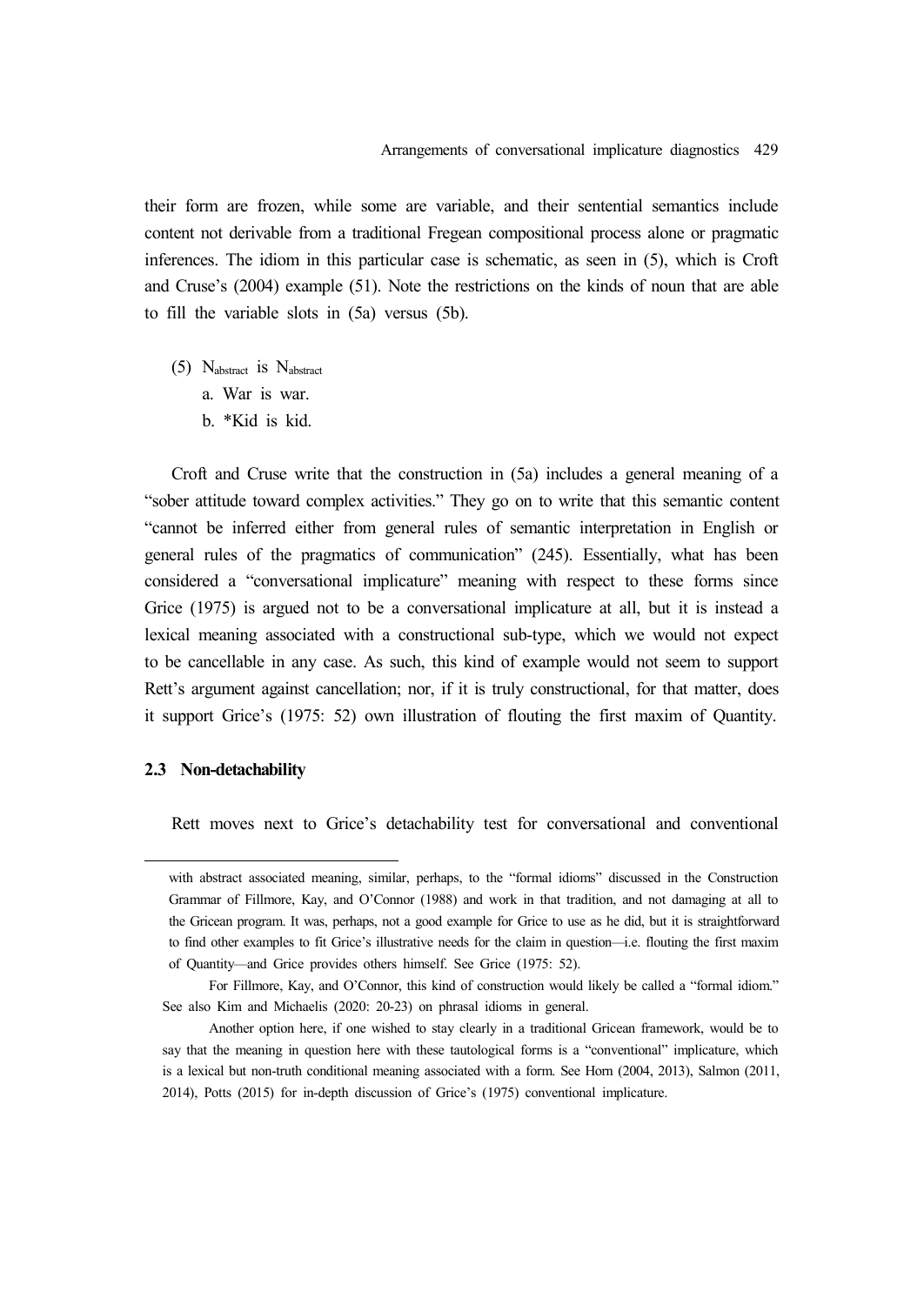implicature, and assumes that it cannot be used as a reliable diagnostic. The basic idea of detachability is that conventional—i.e. semantic but non-truth conditional implicatures can be detached from a sentence without changing the propositional value of it, while this is more difficult to do with conversational implicatures, which Grice describes as non-detachable, and which then distinguishes between Grice's two categories of implicature.

The most straightforward way of testing detachability is to look for another way of saying the same thing, but which does not convey the conversational implicature; in other words, paraphrasing the sentence in question but maintaining truth-conditional equivalence. A clear example of detachability, as Rett notes, can be seen with *but* and *and*; these conjunctions are well known to be truth-conditionally equivalent, with *but* carrying the further meaning of contrast. As such, exchanging *but* and *and* in a sentence does not affect its propositional potential, even though the *contrast* meaning will only be present if *but* is used. Thus, this *contrast* meaning can be seen to be detachable. On the other hand, conversational implicature meaning is frequently considered, following Grice (1975), to be non-detachable. Huang (2014: 41) provides the following example in (6), which shows that "the use of any linguistic expression that is synonymous with *almost* will trigger the same conversational implicature" [Huang's (2.22)].

(6) The film almost/nearly won/came close to winning an Oscar. *Conversational Implicature*: The film did not quite win an Oscar.

Now, it has been known since Grice (1975) that conversational implicatures of Manner present a problem for this diagnostic: i.e. when the implicature is conveyed due to some aspect of form or word choice. Here is Blome-Tillman (2103) on the matter:

As Grice notes, conversational implicatures that are due to an unusual or obscure choice of words are detachable, for they depend on how one formulates what one says rather than on what one says itself (as we shall see below, conversational implicatures of this type exploit what Grice calls the Maxim of Manner). However, given the obviousness of the mentioned type of conversational implicature, the non-detachability test is still a very useful tool that allows us to distinguish reliably between conventional and conversational implicatures.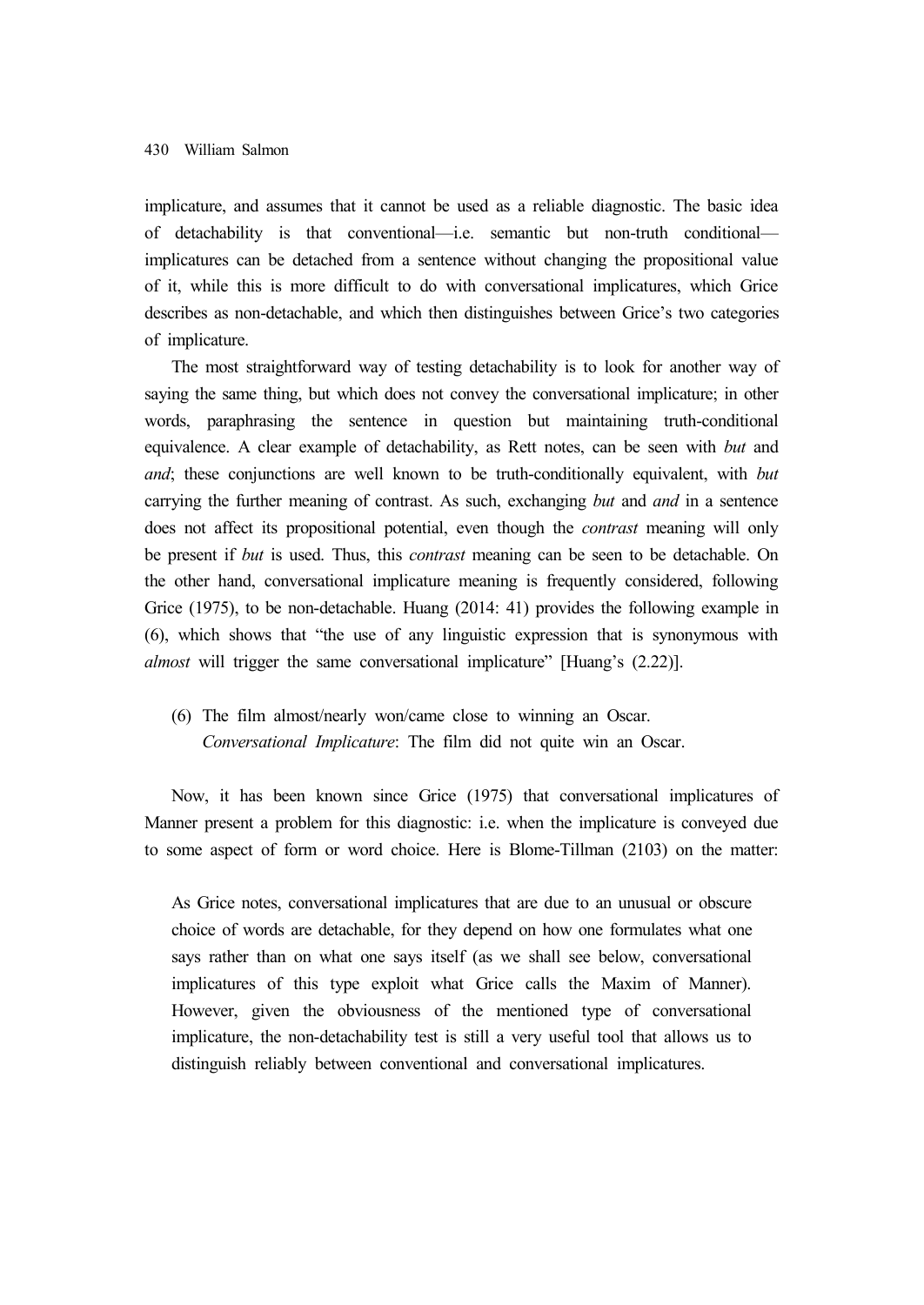The usual example cited here, and seen below in (7), originates in Grice (1975: 55).

- (7) a. Miss X sang "Home Sweet Home."
	- b. Miss X produced a series of sounds that corresponded closely with the score of "Home Sweet Home."

We are instructed by Grice to notice that the striking difference in word choice of (7a) and (7b), while not differing much truth conditionally, can generate the implicature that "Miss X's performance suffered from some hideous defect."6 The idea is that the propositional content has been kept the same in (7a) and (7b), but the conversational implicature regarding the hideous performance does not occur in both examples.

Rett argues that the idea of non-detachability is flawed, as it appears that implicatures of scalar terms can be detached in downward-entailing contexts. She provides example (8), [Rett's (11)], with no context, to illustrate.

(8) Ann didn't eat some of the pizza.

According to Rett, (8) "doesn't carry a scalar implicature; it doesn't implicate that Ann didn't eat not all of the pizza, i.e. that she ate all of the pizza" (51). Rett is certainly correct that the scalar term *some* seems to behave differently in this negation environment. This different behavior has been well documented in the literature, and it is still in the middle of a highly active debate. But is it evidence of detachability? I don't think so. If anything, in instances where there seems to be no scalar implicature conveyed by sentences such as (8), it would seem to be more in line with implicature cancellation, as discussed in the previous section. Non-detachability is tested by paraphrase, in which propositional content is maintained, and then the presence or absence of a putative implicature is observed, as in (7). Rett's isolated example in (8) doesn't do this at all. Let us try the paraphrase, though, in (9a-b), and observe what happens with conversational implicature potential.

<sup>6</sup> Strictly speaking, it's not clear to me that Grice's locutions in *sang "Home Sweet Home"* and his *produced a series of sounds that corresponded closely with the score of* "*Home Sweet Home*" are actually truth conditionally equivalent; but, the import of the example is clear.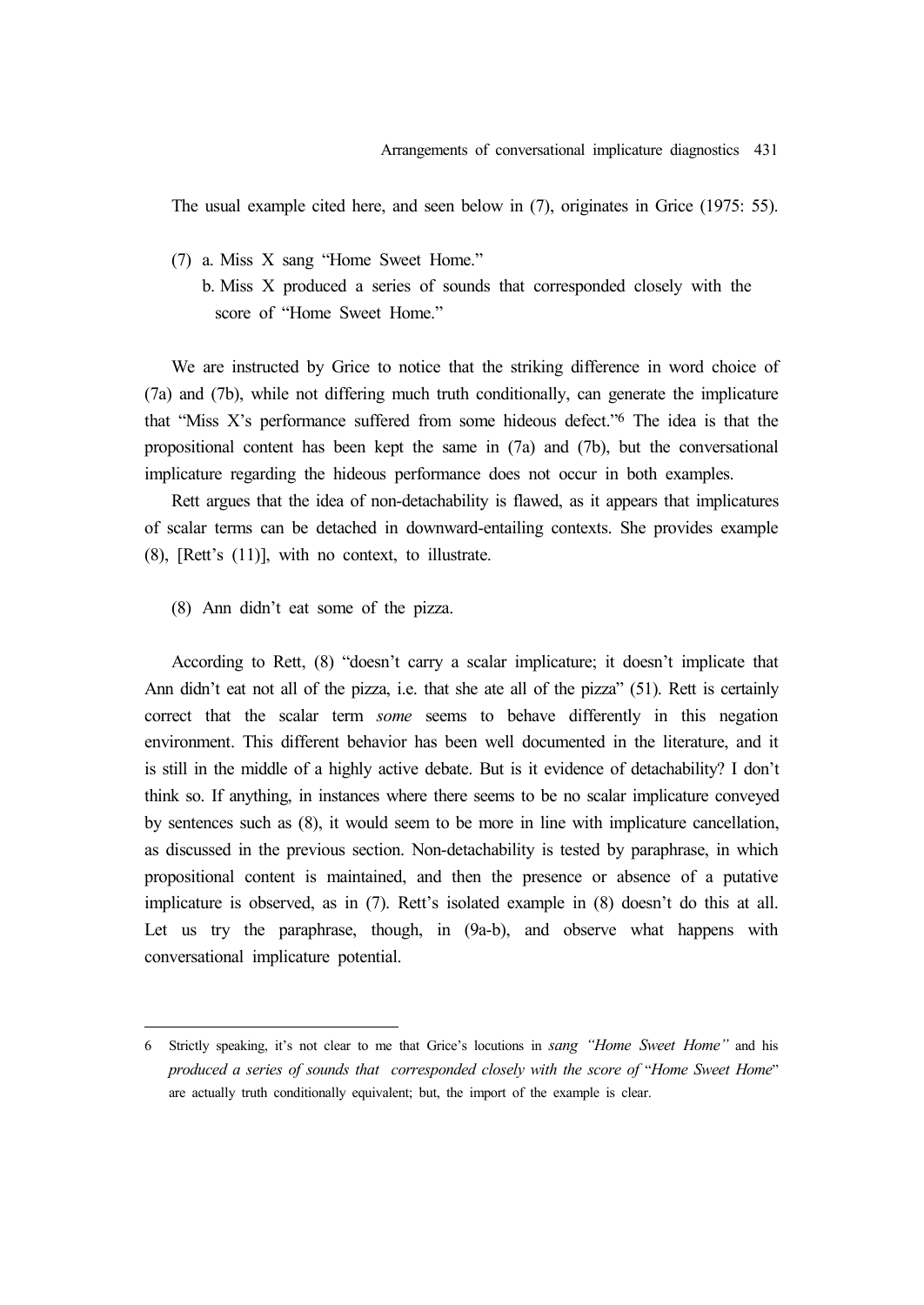- (9) a. Ann didn't eat some of the pretzels.
	- b. Ann didn't eat a number of the pretzels.
	- c. There are some pretzels that Ann didn't eat.
	- d. Ann didn't eat all of the pretzels.

I am not sure if *some* and *a number* in (9a) and (9b), respectively, are exactly equivalent, but the paraphrase is close enough for our purposes with this diagnostic. The sentences seem to mean almost exactly the same thing, which is expressed in (9c), and they facilitate almost exactly the same scalar implicature, which is found in (9d). So, whatever else is said about examples such as  $(8)$  and  $(9a)$ —and there has been a lot—the example as arranged by Rett doesn't cause trouble for the traditional characterization of (non)detachability.

Rett turns next to the problem of tautologies again, with examples (10a-b) [Rett's (12a-b)]. Rett "assume[s] tautologies, for instance, are all synonymous: they all denote the set of all possible worlds, or some theoretical equivalent. But the conversational implicatures associated with each of the tautologies in  $[(10)]$  are quite different" (51).

(10) a. War is war. b. Five bucks is five bucks.

Rett continues:

The tautology in  $[(10a)]$  is a commentary on the inevitable costs and tragedies of war; [(10b)] most naturally amounts to a claim that five dollars isn't a substantial cost to pay. So while each of these tautologies carries a conversational implicature—as Grice predicts—the implicature is so different from one example to the next that it's hard to think of them as the same implicature. Does this mean non-scalar Quantity implicature is non-detachable? Do tautologies count as an instance in which the manner of expression plays no role in the calculation of implicature? Because of these confounds, I will avoid non-detachability as a property of conversational implicature (51).

On an understanding where the semantics of (10a-b) were literally synonymous, Rett's reasoning here would be sound. However, as we saw in the discussion above, work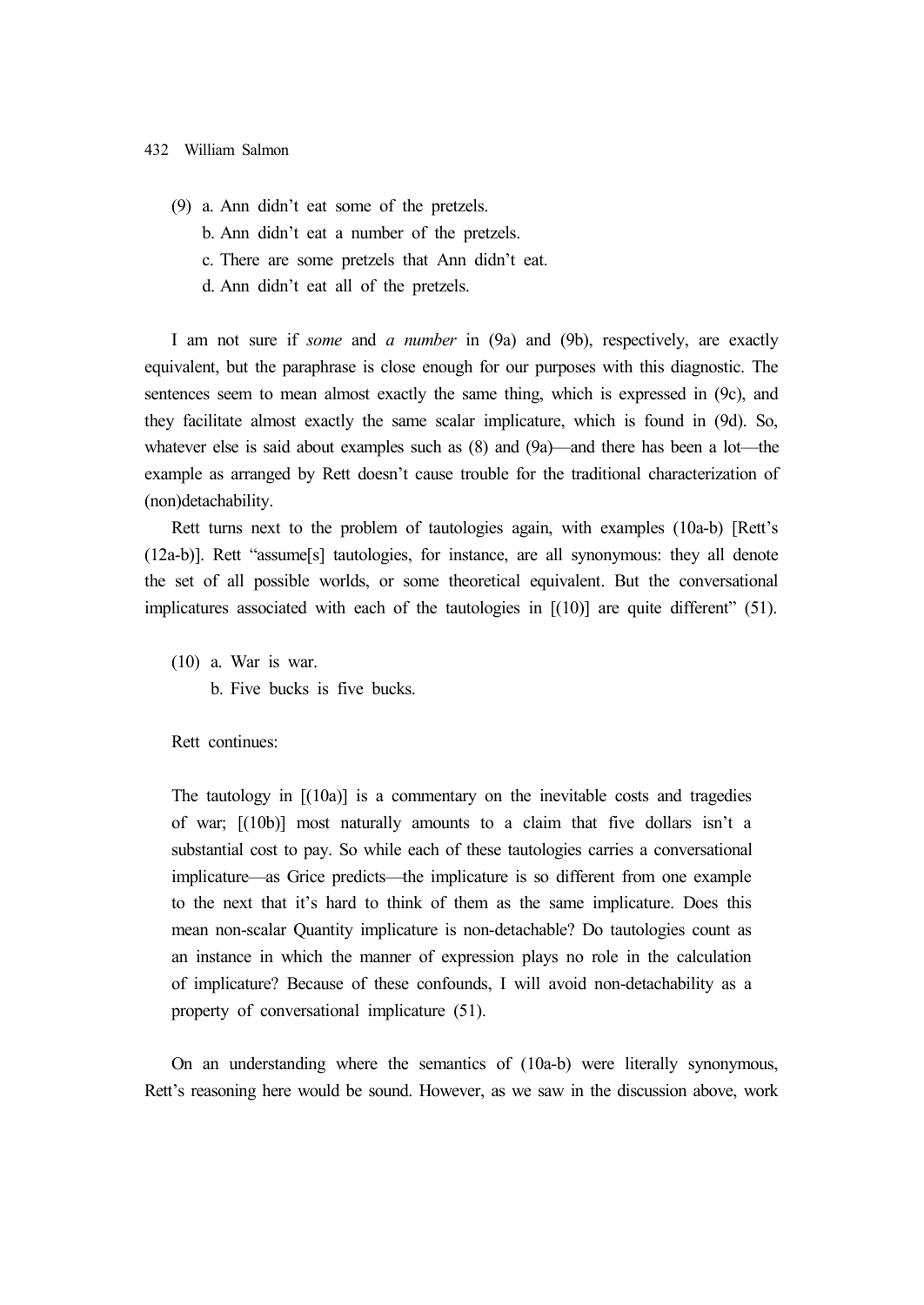such as Wierzbicka (1987), Davis (1998), Croft and Cruse (2004), and others do not conceive of tautologies in this way. Wierzbicka, for example, argues that there are several different, though related, tautological constructions, each coming with their own variational shades of constructional, lexical meaning. On this understanding, there is no mystery as to why the various tautologies are used to convey different messages, and so, *pace* Rett, raise no problem for the non-detachability diagnostic.

# **2.4. Reinforceability**

Rett turns next to reinforceability, which, as she notes, does not originate with Grice, and which is most associated with Sadock (1978). She considers it, along with calculability, to be one of the two "necessary properties for conversational implicature."

According to Levinson (1983), "Sadock notes that implicatures seem to be the only kinds of pragmatic or semantic inferences that are freely reinforceable, i.e. can be conjoined with an overt statement of their content without a sense of anomalous redundancy" (120). Rett provides (11) [her (14)], in which (11a) purports to show that a presupposition becomes redundant when reinforced, while the conversational implicature in (11b) does not.

(11) a. #John is a bachelor and/but he is a man.7 b. Some people left early ?and/but not everyone did.

She concludes, then, with little further discussion, that reinforceability is a necessary feature of conversational implicature. There are problems, though, that do not find their way into Rett's analysis. Horn (1991), for example, notes a range of rhetorical opposition constructions that befuddle reinforceability, writing "It is unfortunate that our results vitiate one of the few apparently reliable tests for distinguishing conversational implicata from logical inferences and semantic entailments, but vitiate it they do" (334).

Consider (12), adapted from Levinson (1983). Here, the complement of *before* is said

<sup>7</sup> This example is perfectly acceptable with the *but* variant. Consider a situation where someone is looking for a married man, but all that can be found is John, who is a bachelor. Someone then says, *John is a bachelor, but he is a man*. There is no redundancy here, and this is in line with Horn's (1991) criticism of reinforceability with *but*-clauses.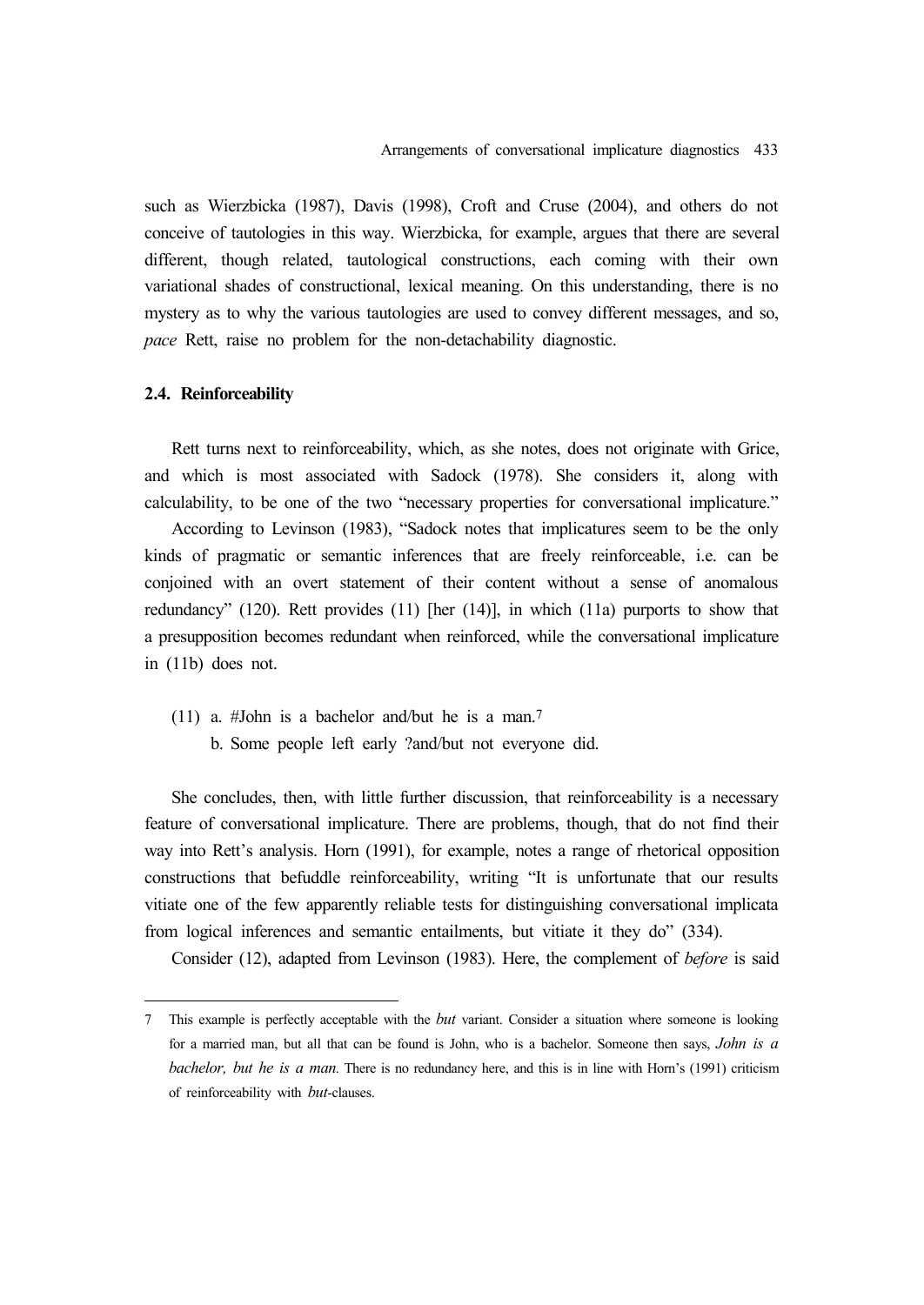to be presupposed in (12a), and we can see that this is likely as it survives in the negation of (12b). However, in (12c) it is quite clear that the complement of *before* is canceled in the face of the conflicting matrix verb.8 This is because we know that when someone dies, they do not go on to finish their thesis. In (12d), we see a perfectly acceptable reinforcement of the presupposed content.

(12) a. John cried before he finished his thesis.

*Presupposition*: John finished his thesis

- b. John didn't cry before he finished his thesis.
- c. John died before he finished his thesis.
- d. John cried before he finished his thesis, and/but he did finish it.9

This result is problematic if, as Rett maintains, reinforceability is a necessary property of conversational implicature that distinguishes it from presupposition.

# **2.5 Variation with discourse status**

Rett moves next to an idea, which she dates to van Kuppevelt (1995), which holds that "if an implicature (even a scalar one) is at issue, it isn't cancellable" (52). Rett assumes that conversational implicature content is "at issue" if it responds directly to the "Question Under Discussion," which is a concept associated with Roberts (1990).10 This is illustrated in the article with (13) [Rett's (17)], in which a specific question is raised by speaker A, and then a scalar implicature that directly addresses that question is argued to be non-cancellable. Thus, consider (13), below, with Rett's acceptability intuitions.

(13) A: How many exams did John pass? B: (John passed) Some. #In fact, he passed all of them.

According to Rett, (13) "is not cancellable, but is rather part of the asserted at-issue content" (53). I strongly disagree with Rett's characterization of this data; (13B) is

<sup>8</sup> This observation dates to Heinämäki (1972).

<sup>9</sup> This example is fine with *but*, as Horn would predict, but it's fine with *and* here too, for that matter.

<sup>10</sup> There are a few different understandings of "at-issue" content in the semantics and pragmatics literature. See Koev (2018) for an overview of the variety of ways in which this description has been used.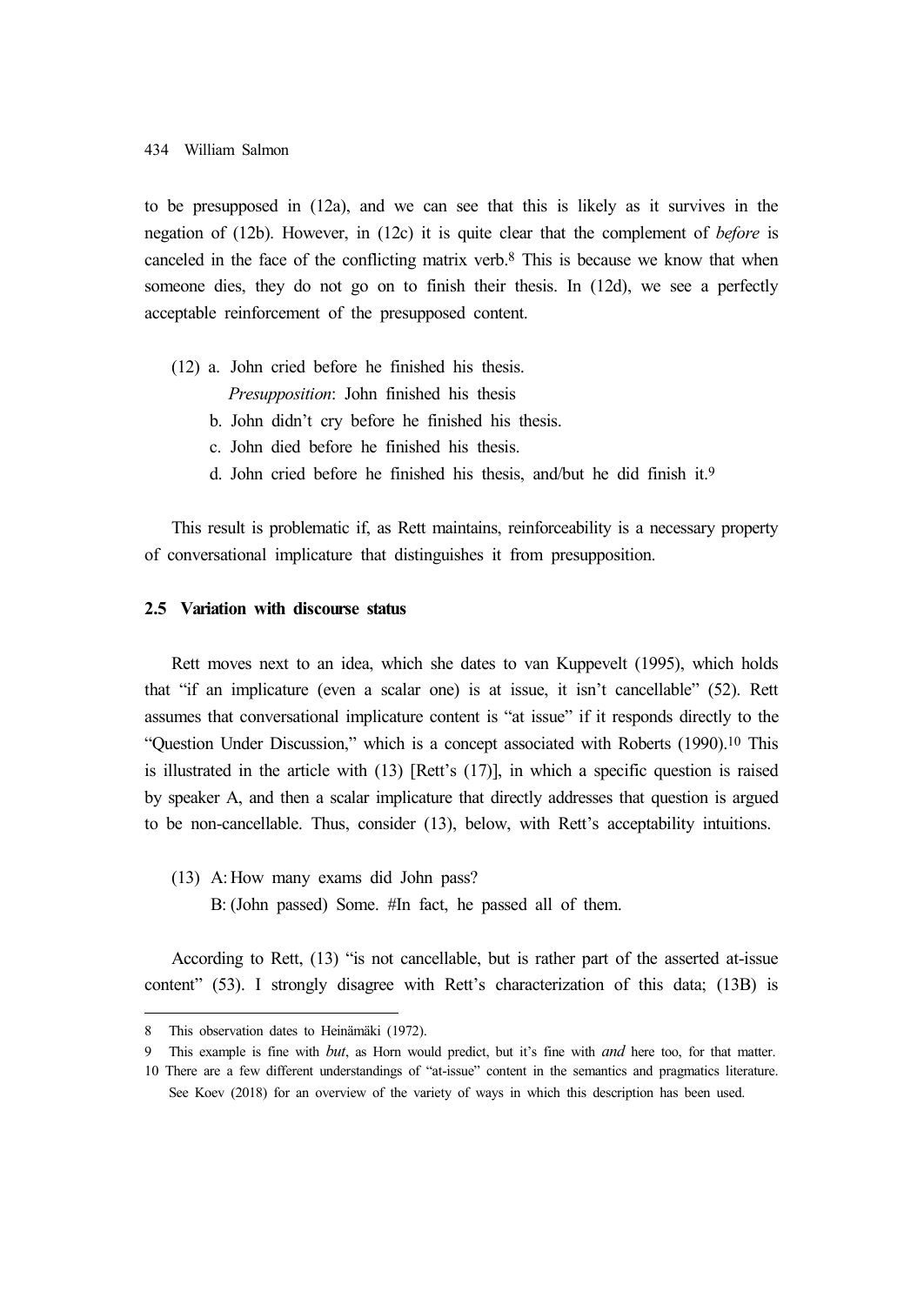absolutely fine, and it sounds no odder than any other run-of-the-mill, textbook scalar implicature cancellation. Sentences like (14) are routinely taken to be acceptable scalar implicature cancellations in the literature; it feels no different than Rett's (13B) and feels no different than J.D. Salinger's cancellation above in Section 2.2.

(14) Some of John's kids are here; in fact, they are all here.

Recall as well Blome-Tillman's remark above in Note 3, which is fitting here too: i.e. cancellation of generalized conversational implicatures "may seem somewhat odd or conversationally misleading, they crucially do not express contradictions and do not give rise to the type of conceptual tension exemplified by cancellation attempts of conventional implicatures" (178).

Based on (13), Rett goes on to write "This diagnostic illustrates two things: first, as we saw in §2.2, not all conversational implicatures are cancellable. But, more importantly, we can predict when a conversational implicature is cancellable: when it is not at issue" (53). Unfortunately, neither of these two claims can be made based on examples like (13); and, it seems as if the utility of the QUD, as arranged by Rett, is rather limited as a conversational implicature diagnostic.

# **2.6 Embeddability**

The final property Rett considers is embeddability, writing that it "appears to be a property that all conversational implicatures exhibit (in contrast to presuppositions); it is not, of course, a sufficient property, because other types of content (e.g. asserted content, conventional implicature) is embeddable as well" (56).

The assumption that all conversational implicatures are embeddable is highly controversial, and most of the examples Rett gives in support of the assumption have been explained in other ways that do not require embedding. For example, consider (15) [Rett's (21)], of which she writes "The standard generalization is that, in this context, the scalar implicature can (and must) be interpreted locally; i.e. in the embedded proposition, as part of the object of Jane's belief" (54).<sup>11</sup>

<sup>11</sup> Data of this type and claims of embeddability are most often associated with Chierchia (2004) and work in that tradition.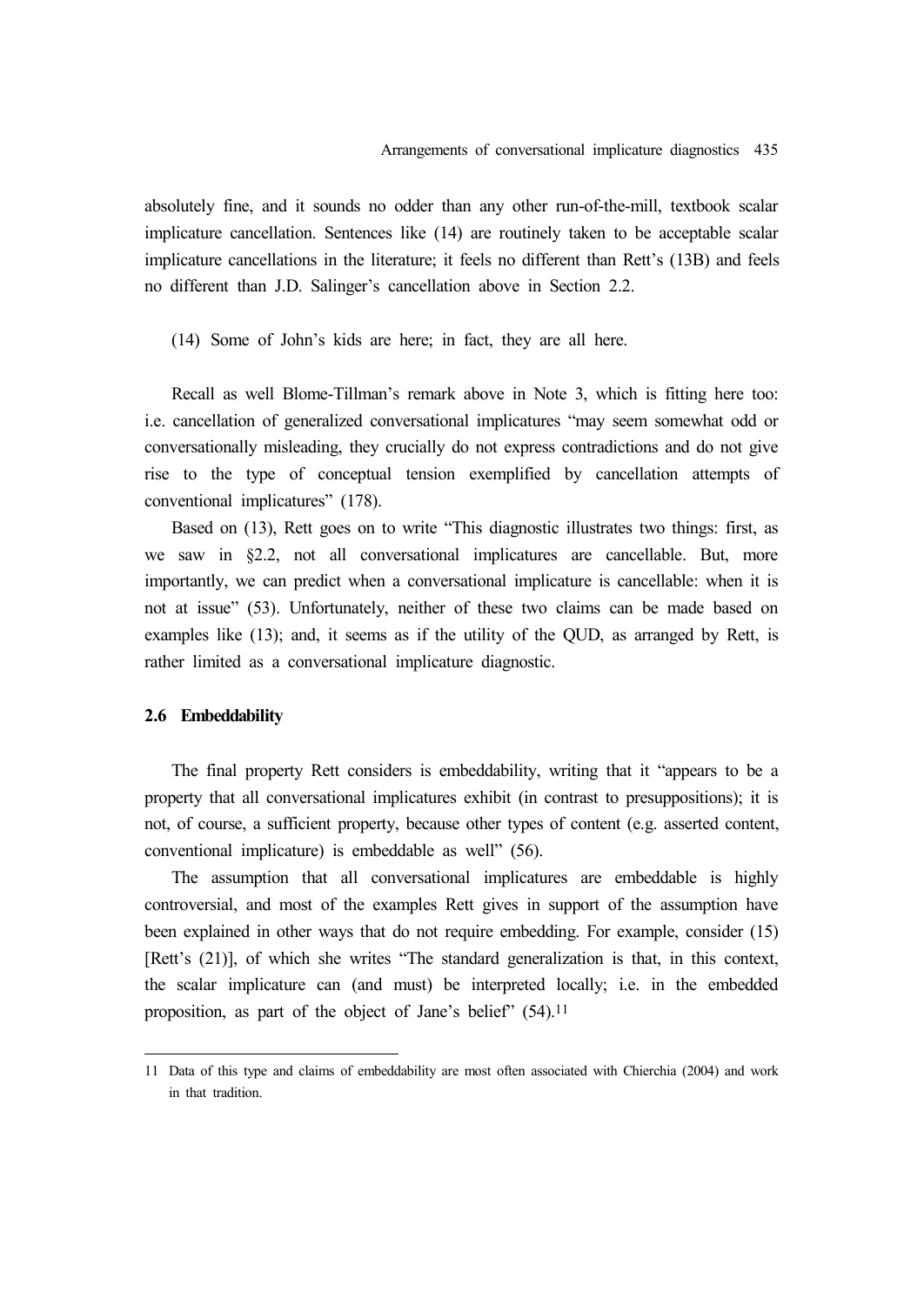#### 436 William Salmon

(15) Jane believes  $\lceil_{cp}$  that some students are waiting for her. *implicates* Jane believes that not every student is waiting for her.

Rett does note that there are alternative stories available, though she does not go further into detail than this simple mention.<sup>12</sup> Russell (2012), for example, not cited by Rett, argues that examples such as (15) do not show embedding of the conversational implicature at all but can be explained instead via probabilistic reasoning based on strong and weak propositions. Geurts (2010) summarizes several other Gricean solutions for this data that account for it without resorting to embedding the conversational implicature, including van Rooij and Schulz (2004), Russell (2006), and Spector (2006).13 It is hasty, then, for the present work to assume that "the scalar implicature can (and must) be interpreted locally; i.e. in the embedded proposition" (Rett 54). At the very least, this data should be treated as part of an ongoing, open question.

Rett's next example involves disjunctive *or* in the antecedent of a conditional sentence, of which she writes "Attitude reports are not the only context in which conversational implicatures need to be incorporated into the sub-utterance truth conditions: implicatures seem to embed in the antecedents of conditionals (rather than project, as presuppositions do) […]". To illustrate, Rett provides (16) [Rett's (22)].

(16) If you are registered for Phonology or Semantics, get in Line A. (If you are registered for both, get in Line B.)

The idea here is that in order to make sense of the two-sentence utterance, the conversational implicature *but not both* needs to be understood as embedded in the

<sup>12</sup> Rett cites Russell (2006) and Simons (2010, 2017) as "some neo-Gricean rebuttals," but does not say more than this.

<sup>13</sup> Geurts also points out that "embedded" implicatures of this kind are limited to belief reports, writing "For example, unless forced by contrastive stress on "some", the following should not hold" which is indicated by "- $\left(-\right)$ " in (170, (14)):

<sup>(</sup>i) Tony hopes that Cleo had some of the figs. -/->Tony hopes that Cleo didn't have all the figs.

As Geurts goes on to point out, then, the embedding hypothesis for this kind of data does not hold for other attitude verbs, and so is subject to criticism that it largely overgenerates.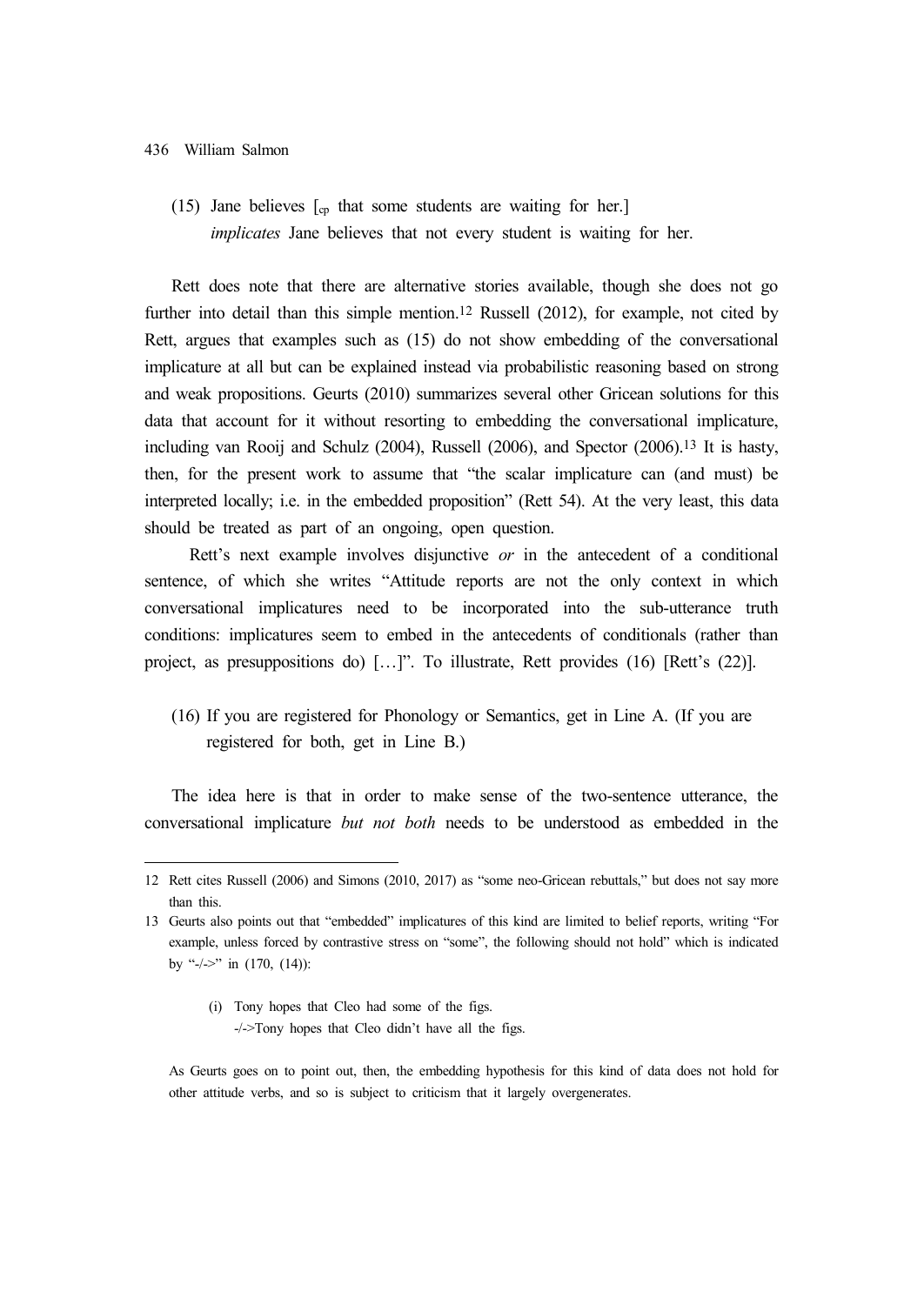antecedent of the conditional: i.e. the sentence should read as something like (17).

(17) If you are registered for Phonology or Semantics but not both, get in Line A.

Let's look closer at (16), starting with just the first sentence, as in (16').

(16') If you are registered for Phonology or Semantics, get in Line A.

The most obvious interpretation here, especially when voiced in a neutral intonation, does not involve the *but not both* implicature. Read neutrally, without contrastive stress on any of the constituents or any other directing intonation, it would be fine to get in Line A even if you were registered for both phonology and semantics.14 This concern, that contrastive stress or context is necessary to obtain the scalar implicature in "embedded" examples is well known, and it is a large part of the argument that the "embedded" scalar implicatures discussed in the literature are actually quite rare and appear to be discussed only for special contexts. See Geurts (2010), Geurts and van Tiel (2013), Huang (2014), and references therein.15

To get the *but not both* reading in (16'), a good bit of intonational work is actually required, and even then, it still seems much better if *but not both* is actually articulated as part of the utterance. Consider (18), in which *or* carries contrastive stress.

(18) If you are registered for Phonology *OR* Semantics, get in Line A.

Here at least there is a possibility that the *but not both* implicature is expected, but it still feels like a rather weak implicature. In any case, with the addition of the stress,

<sup>14</sup> The *but not both* intuition is even more anemic when the consequent clause is deontically weakened, as in (i):

<sup>(</sup>i) If you are registered for Phonology or Semantics, you can get in Line A.

Here it seems very clear that you can be registered for both phonology and semantics and still get in Line A. 15 Here is Geurts and van Tiel (2013: 33):

On the conventionalist view, narrowing is freely available, and therefore we should expect to regularly observe its effect in embedded positions, too. On the Gricean view, narrowing requires special circumstances, like contrastive stress for example, and therefore embedded UBCs should be the exception rather than the rule.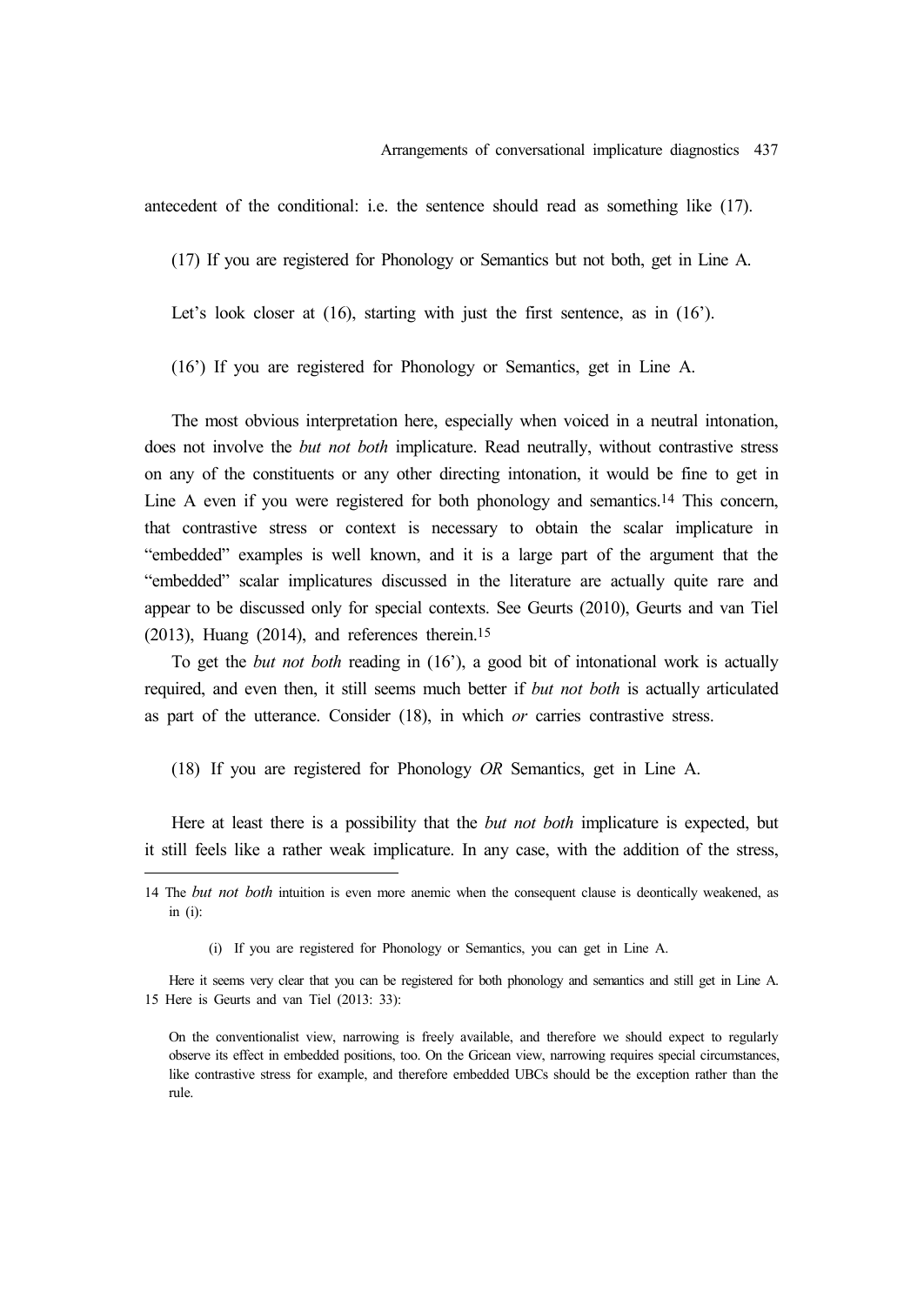the meaning potential of the sentence itself is now changed, and the argument that the conversational implicature is embedded has become weaker, and, in fact, a somewhat different question. This intuition is similar to that made by King and Stanley (2005), writing on related examples of putative embedding of conversational implicatures. As King and Stanley argue, placing focal stress on "an element that is conventionally associated with a scale affects interpretation by giving rise to a presupposition or an implicature that the sentence frame is false for the members of that scale that are of greater "strength" (151). It is striking that claims made about sentences such as (16) rarely involve discussion of intonation or stress, especially when these further considerations make quite a lot of difference in the meaning potential of a sentence.

Returning to the two-sentence utterance in (16), it is certainly true that some sort of adjustment needs to happen in order to render the sequence as felicitous. Does this mean that we have to accept that the *but not both* implicature is embedded, though? Not at all. The most natural reading of the sequence in (16) is actually one in which the speaker anticipates that dual-registered addressees—i.e. those registered for both phonology and semantics—will get in Line A against the speaker's wishes. With the second sentence, then, the speaker provides further, clarifying information for where the dual-registered addressees should actually go. This sort of repair or clarification seems like the most straightforward way to describe this data without needing to posit extra grammatical machinery.

So far, in terms of intuitions about data, we are right in line with Chierchia's (2017) characterization of similar data. Consider (19) [Chierchia's (13b)].

(19) a. If some students in your class are having difficulties, talk to them. b. If you have cheese or dessert, you'll be full.

Chierchia writes in description of these:

When a sentence like example [19a] or [19b] is uttered out of the blue, *some* and *or* are not construed exclusively. For instance, sentence [19a] is not typically understood as meaning *If some though not all of the students are having difficulties, talk to them.*

It is only with a further continuation, Chierchia suggests, that these sentences then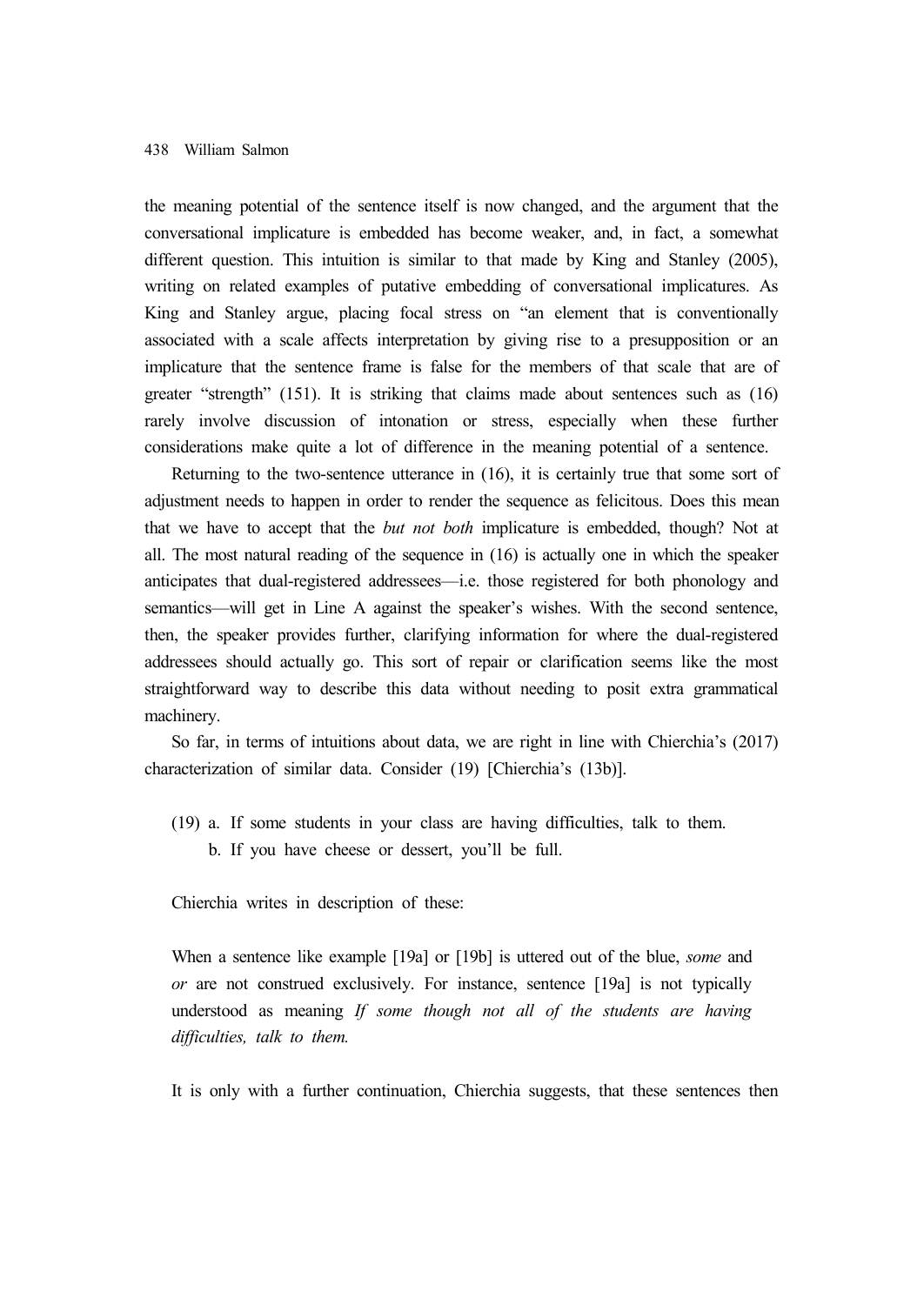exhibit the readings in question, as in (20) [Chierchia's (14)]

- (20) a. …but if all of them are having difficulties, don't talk to them; talk to me first.
	- b. …but if you have cheese and dessert, you'll get sick.

Chierchia then continues, and here we part ways:

These continuations force hearers to essentially embed an exclusiveness implicature in the antecedent of a conditional. And in planning an utterance like sentence [19a] with continuation [20a], the speaker relies on the rhetorical effect that continuation [20a] will have.

*Pace* Chierchia, hearers are not forced to embed an implicature to make sense of the now two-part utterance. The clearest explanation for what is happening here is that now, with the continuations in (20a-b), there is a contrast situation set up, and Chierchia tacitly acknowledges this with his use of *…but* at the beginning of the second sentences in (20).16 In this new contrast context, we also expect contrast stress and intonation, and we clearly find it. The most natural articulation of Chierchia's two-sentence utterance is in (21), with heavy, linking stress on *some* and *all*, and likely a rising and falling intonation as well.

(21) If SOME students in your class are having difficulties, talk to them…but if ALL of them are having difficulties, don't talk to THEM; talk to ME first.

The contrastive, linking stress seems to be a necessary part of the rhetorical opposition in these sequences. Consider (22), for example, which is similar to (21), but which does not involve scalar items. The stress naturally falls on non-scalar *coffee* and *tea* in (22). It is actually very difficult to say (22) without stress on *coffee* and *tea*.

(22) If you want COFFEE in the morning, get in Line A. If you want TEA in the morning, get in Line B.

<sup>16</sup> Chierchia's discourse structure here is in fact a textbook example of rhetorical *antithesis*, which relies on parallel arrangement of words or clauses to convey a contrast between two ideas.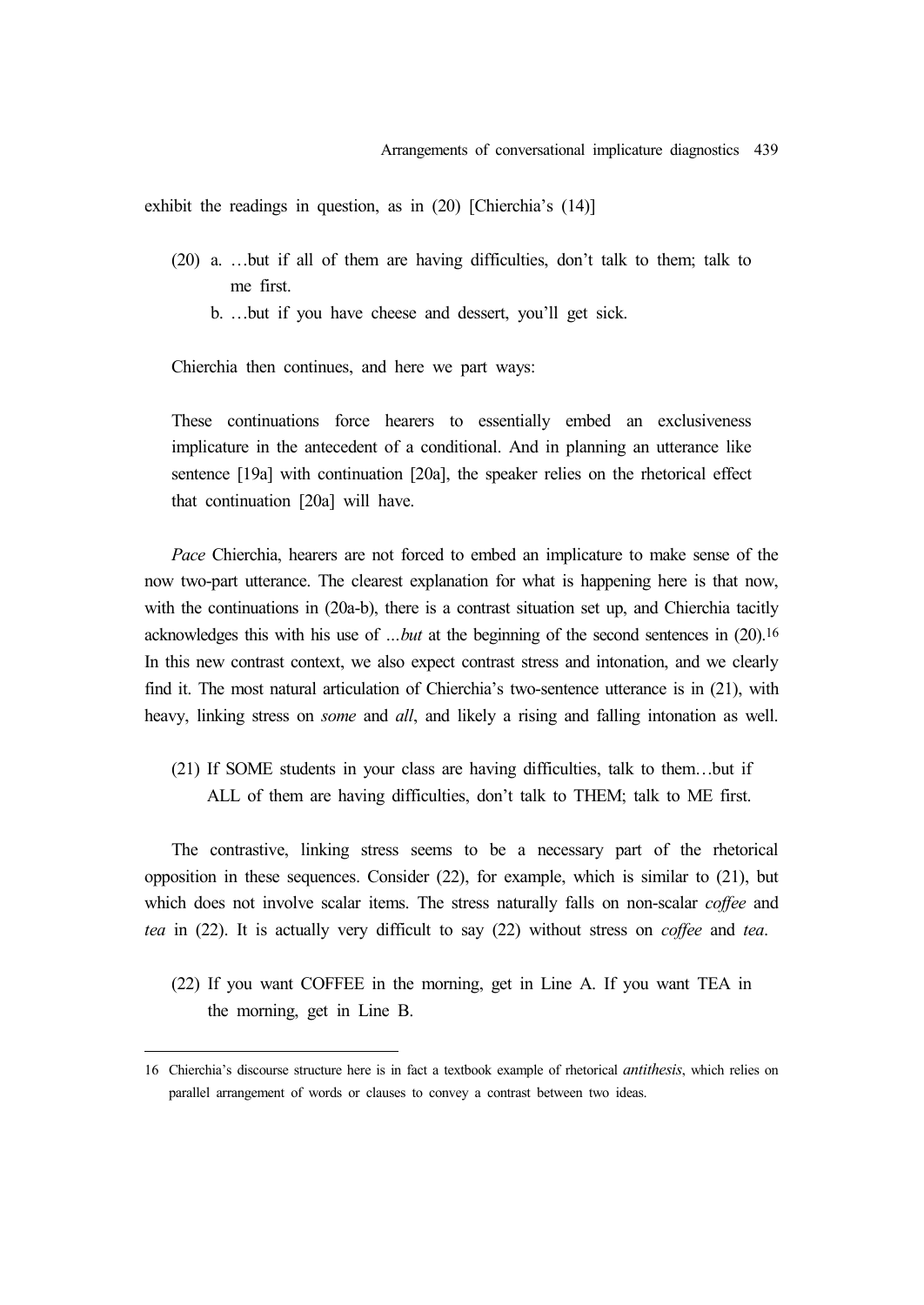#### 440 William Salmon

Chierchia's examples, and Rett's, follow this exact pattern of rhetorical opposition. Here is Rett's example, in which the stress falls naturally on *semantics* and *both*, in (23).

(23) If you are registered for Phonology *OR* SeMANtics, get in Line A. (If you are registered for BOTH, get in Line B.)

It seems, then, that what we are looking at in these examples is that the grammar and rhetoric of contrast is forcing the construal that Chierchia, Rett, and others of similar thought, take to be embedded implicature. Thus, Geurts (2010), Geurts and van Tiel (2013), Cummins (2014), Huang (2014, 2017), and more suggest that the contrast requirement means that the phenomenon of "embedded" implicature—if it exists at all is rare and should be handled by a theory of contrast (Geurts 2010) or typicality (van Tiel 2014), or some other way, but is, in any case, not widely available across contexts.

Rett provides one additional example of "embedded" implicature, which is the non-monotonic sentence found below in (24) [Rett's (23)].

(24) Exactly three students registered for Phonology or Semantics. (The others took both.)

Sentences like this have been the subject of experimental work recently, including Geurts and Pouscoulous (2009), Clifton and Dube (2009), Chemla and Spector (2011), and Potts et al. (2016). These non-monotonic examples seem to provide the best evidence at the present that conversational implicatures can be embeddable; even here, though, results are mixed, with many questions still to be asked and answered, and no consensus that embedded implicatures are widespread or necessary.17 For example, here is Potts et al. (2016), "We conclude from these responses that local enrichment is possible even in non-monotone environments, and that local enrichment might be available in downward-monotone environments as well" (20). Whatever the outcome ultimately is with the non-monotonic sentences—i.e. whether implicatures are embeddable or not—it would still be far from clear that embeddability was a necessary property of all conversational implicatures.

<sup>17</sup> My intuition is that this example also requires contrastive stress on *or* to get the *but not both* reading of the "embedded" implicature.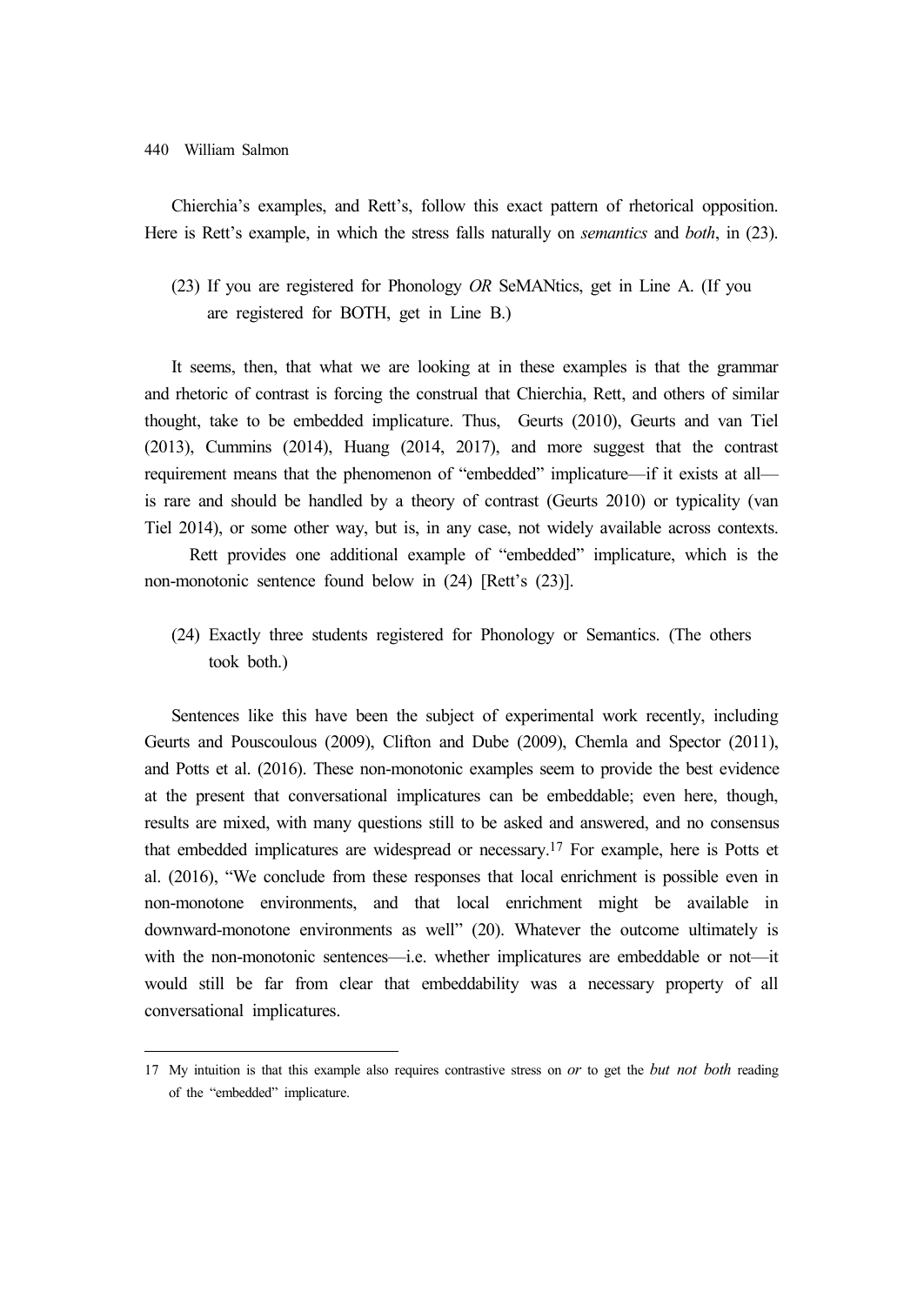I will leave this section with a couple of quotes, beginning with Cummins (2014: 14):

Despite the recent wave of experimental literature on the topic, there is still no consensus as to the nature and prevalence of embedded upperbound construals. Geurts and van Tiel (2013) draw attention to two major obstacles to the interpretation of the existing experimental data: the presence of contrast effects in the elicitation paradigms used, and the possibility of typicality effects in the interpretation of scalar terms (and other items). They convincingly demonstrate the difficulty of inferring the existence of "embedded implicatures" on the basis of the data available so far.

Here is another quote from Huang (2017: 170):

[C]ontrary to the conventionalist hypothesis […] that it 'occurs systematically and freely in arbitrarily embedded positions' (Chierchia et al. 2012), an embedded Q-scalar implicature requires special linguistic marking such as a contrastive stress. It is marginal and rare and sometimes the upper-bounded reading has to be forced. In other words, an embedded Q-scalar implicature constitutes an exceptional and marked case […].

And finally, a quote from Rett (2020: 56), claiming the opposite is true:

[E]beddability appears to be a necessary property of conversational implicature, as it appears to be a property that all conversational implicatures exhibit.

The weakest conclusion that can be drawn here is that the question of "embedded" implicatures is still a very open one, and, as such, embeddability cannot be considered to be a necessary property of implicature at this point.

# **3. Conclusion**

What we have seen in this paper is that the discussion of what should and shouldn't be considered a diagnostic for, or a property of, conversational implicature is still very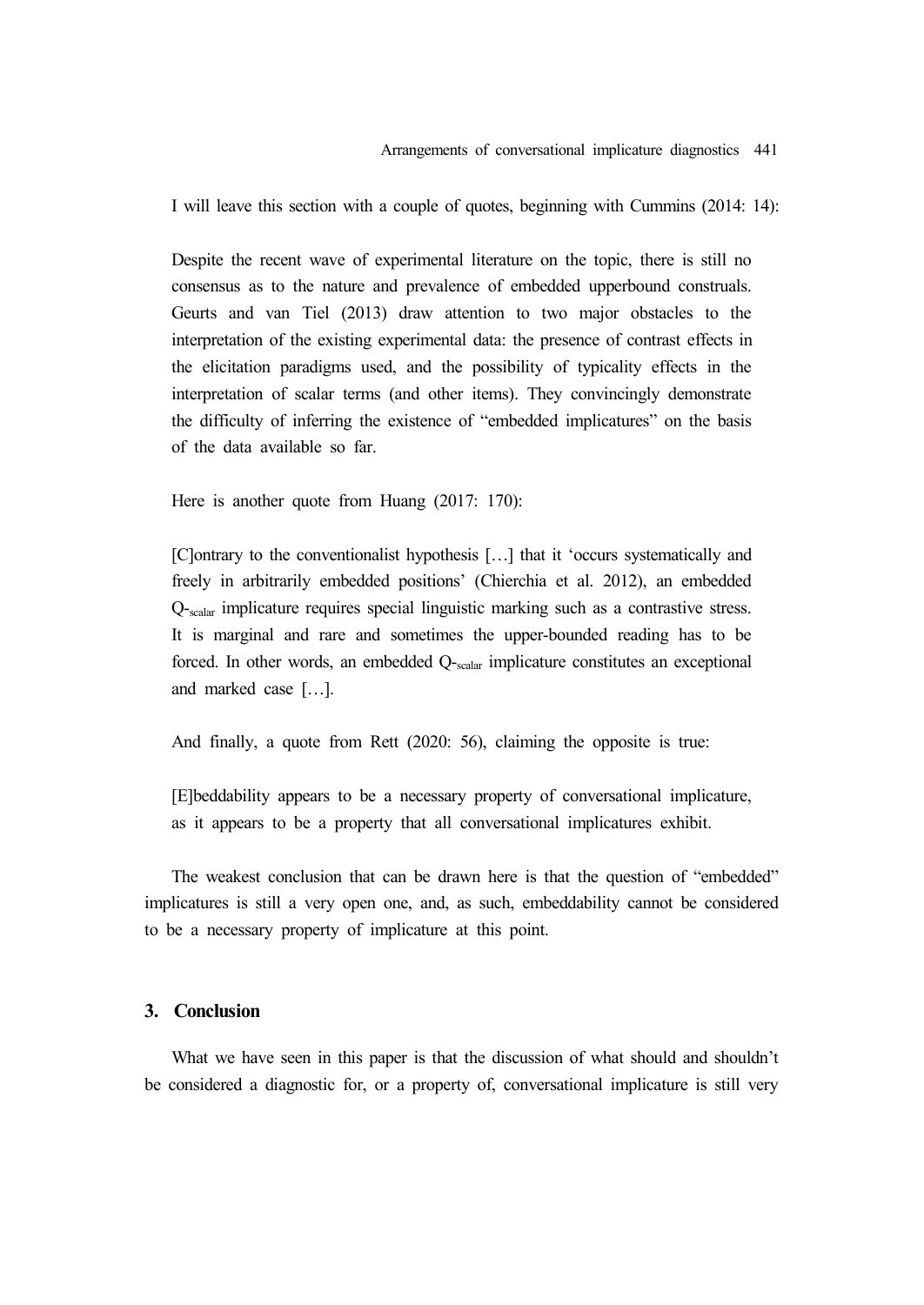much ongoing, and as such, it is far too early to claim that some diagnostics are necessary, while dispatching others to the wastebasket of pragmatics. The science is far from settled on these issues, and so they shouldn't be assumed unconditionally as part of larger analyses, as often happens in the literature. The larger goal of Rett (2020) is to provide an analysis of Gricean Manner implicatures. Before doing so, however, she first briefly lays out the diagnostics for conversational implicature that she will rely upon in this analysis. As we have seen in the present paper, those assumptions rest on shaky ground, and this will very likely have implications on the larger analysis made in that paper, though that is a question I do not take up at the present.

# **References**

- Blome-Tillman, Michael. 2013. Conversational implicatures (and how to spot them). *Philosophy Compass* 8(2): 170-185.
- Chierchia, Gennaro. 2004. Scalar implicatures, polarity phenomena, and the syntax/pragmatics interface. In Adriana Belletti (ed.), S*tructures and beyond*. Oxford: Oxford University Press.
- Chierchia, Gennaro. 2017. Scalar implicatures and their interface with grammar. *Annual Review of Linguistics* 3: 245-264.
- Chierchia, Gennaro, Danny Fox, and Benjamin Spector. 2012. Scalar implicature as a grammatical phenomenon. In Claudia Maienborn, Klaus von Heusinger, and Paul Portner (eds.), *Semantics: An international handbook of natural language meaning*. Vol. 3. Berlin: Mouton de Gruyter.
- Croft, William and D. Alan Cruse. 2004. *Cognitive linguistics*. Cambridge: Cambridge University Press.
- Cummins, Chris. 2014. Typicality made familiar: A commentary on Geurts and van Tiel (2013). *Semantics and Pragmatics* 7(8): 1-15.
- Davis, Wayne. 1998. *Implicature: Intention, convention, and principle in the failure of Gricean theory*. Cambridge: Cambridge University Press.
- Fillmore, Charles, Paul Kay, and Mary Catherine O'Connor. 1988. Regularity and idiomaticity in grammatical constructions: The case of 'let alone'. *Language* 64(3): 501-538.
- Gibbs, Raymond and Nancy McCarrell. 1990. Why boys will be boys and girls will be girls: Understanding colloquial tautologies. *Journal of Psycholinguistic Research* 19(2): 125-145.

Geurts, Bart. 2010. *Quantity implicatures*. Cambridge: Cambridge University Press.

- Geurts, Bart and Nausicaa Pouscoulous. 2009. Embedded implicatures?!? *Semantics and Pragmatics* 2(4): 1-34.
- Geurts, Bart and Bob van Tiel. 2013. Embedded scalars. *Semantics and Pragmatics* 6(9): 1-37.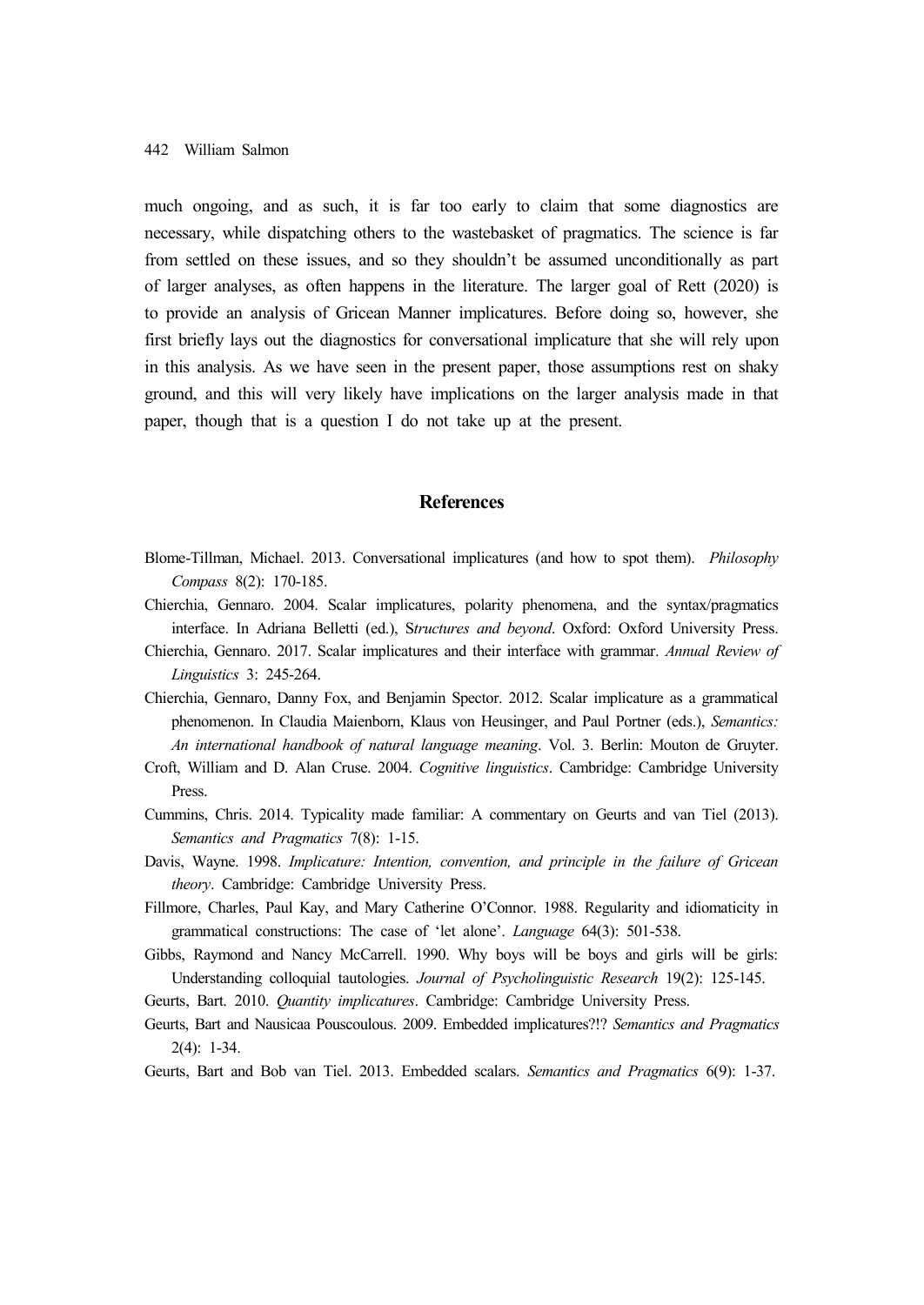- Grice, Herbert Paul. 1975. Logic and conversation. In Peter Cole and Jerry Morgan (eds.), *Syntax and semantics 3: Speech acts*. New York: Academic Press.
- Heinämäki, Orvokki. 1972. Before. *Chicago Linguistic Society* 8: 139-151.
- Horn, Laurence. 1991. Given as new: When redundant information isn't. *Journal of Pragmatics*  15(4): 313-336.
- Horn, Laurence. 2004. Implicature. In Laurence Horn and Gregory Ward (eds.), *The handbook of pragmatics*. Malden, MA: Blackwell.
- Horn, Laurence. 2013. I love me some datives: Expressive meanings, free datives, and F-implicature. In Daniel Gutzmann and Hans-Martin Gärtner, (eds.), *Expressives and beyond: Explorations of conventional non-truth-conditional meaning*. Oxford: Oxford University Press.
- Huang, Yan. 2014. *Pragmatics*. 2nd ed. Oxford: Oxford University Press.
- Huang, Yan. 2017. Implicature. In Yan Huang (ed.), *The Oxford handbook of pragmatics*. Oxford: Oxford University Press.
- Kim, Jong-Bok and Laura Michaelis. 2020. *Syntactic constructions in English*. Cambridge: Cambridge University Press.
- King, Jeffrey and Jason Stanley. 2005. Semantics, pragmatics, and the role of semantic content. In Zoltán Szábo (ed.), *Semantics vs. pragmatics*. Oxford: Oxford University Press.
- Koev, Todor. 2018. Notions of at-issueness. *Language and Linguistics Compass* 12(12).
- van Kuppevelt, Jan. 1995. Discourse structure, topicality, and questioning. *Journal of Linguistics* 31(1): 109-147.
- Levinson, Stephen. 1983. *Pragmatics*. Cambridge: Cambridge University Press.
- Potts, Christopher. 2005. *The logic of conventional implicatures*. Oxford: Oxford University Press.
- Potts, Christopher. 2015. Presupposition and implicature. In Shalom Lappin and Chris Fox (eds.), *The handbook of contemporary semantic theory*. 2nd ed. Oxford: Wiley-Blackwell.
- Potts, Christopher, Daniel Lassiter, Roger Levy, and Michael Frank. 2016. Embedded implicatures as pragmatic inferences under compositional lexical uncertainty. *Journal of Semantics* 33(4): 755-802.
- Rett, Jessica. 2020. Manner implicatures and how to spot them. *International Review of Pragmatics* 12(1): 44-79.
- Roberts, Craige. 1990. *Modal subordination, anaphora, and distributivity*. New York: Garland Press.
- van Rooij, Robert and Katrin Schulz. 2004. Exhaustive interpretation of complex sentences. *Journal of Language, Logic and Computation* 13(4): 491-519.
- Russell, Benjamin. 2006. Against grammatical computation of scalar implicatures. *Journal of Semantics* 23(4): 361-382.
- Russell, Benjamin. 2012. *Probabilistic reasoning and the computation of scalar implicatures*. PhD Dissertation. Brown University.
- Sadock, Jerrold M. 1978. On testing for conversational implicature. In Peter Cole (ed.), *Syntax and semantics: Pragmatics*. New York: Academic Press.
- Salmon, William. 2011. Conventional implicature, presupposition, and the meaning of 'must'.